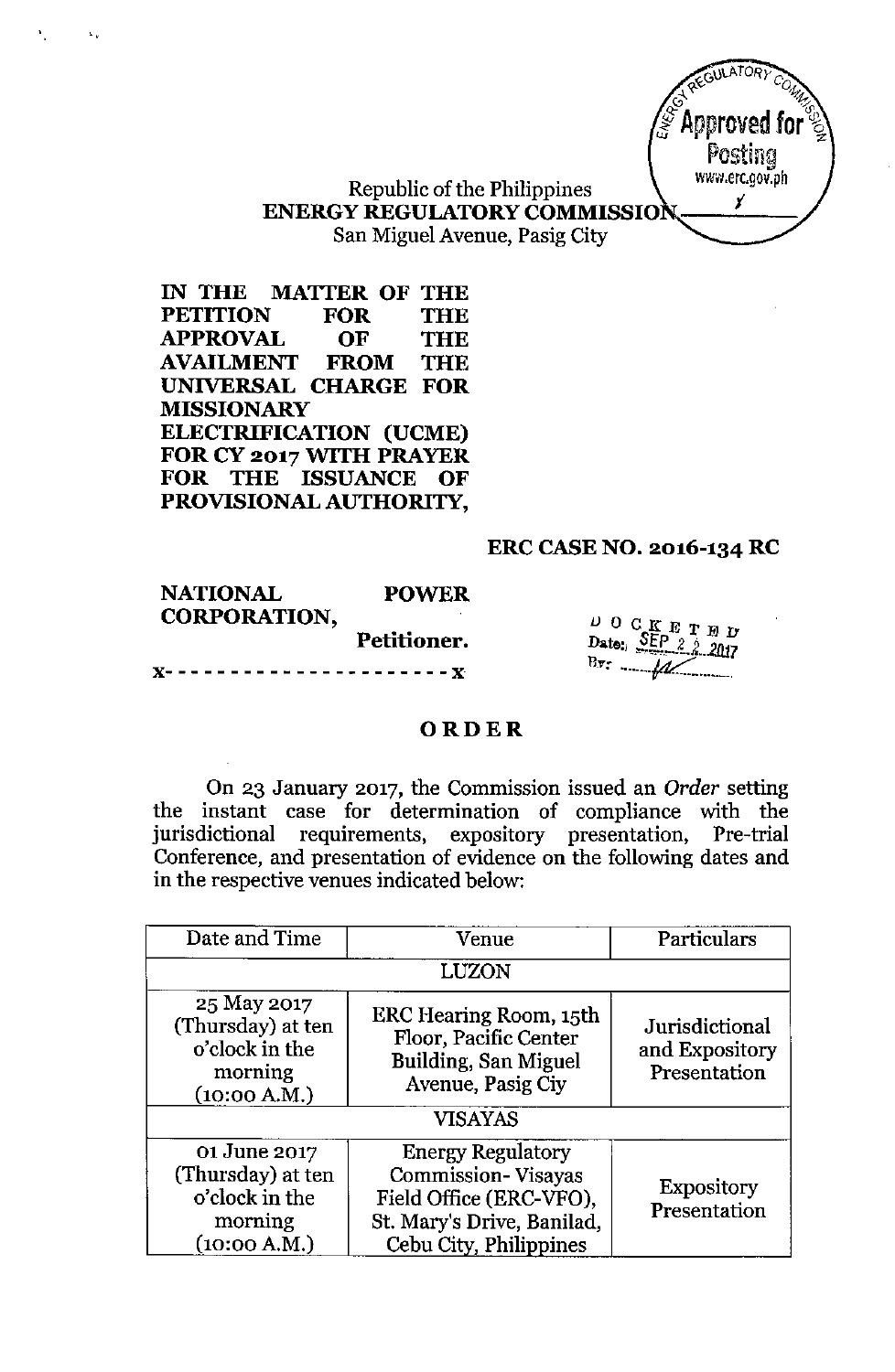#### **ERC CASE NO. 2016-134 RC ORDER/13 September 2017 Page 2 of 11**

 $\tilde{\mathcal{F}}_t$ 

|                                                                                | <b>MINDANAO</b>                                                                                                                                                                     |                                                       |
|--------------------------------------------------------------------------------|-------------------------------------------------------------------------------------------------------------------------------------------------------------------------------------|-------------------------------------------------------|
| 08 June 2017<br>(Thursday) at ten<br>o'clock in the<br>morning<br>(10:00 A.M.) | <b>Energy Regulatory</b><br>Commission-Mindanao<br>Field Office (ERC-MFO),<br>Mezzanine Floor,<br>Mintrade Building,<br>Monteverde Avenue cor.<br>Sales Street, Davao City<br>LUZON | <b>Expository</b><br>Presentation                     |
| 29 June 2017<br>(Thursday) at ten<br>o'clock in the<br>morning<br>(10:00 A.M.) | ERC Hearing Room, 15th<br>Floor, Pacific Center<br>Building, San Miguel<br>Avenue, Pasig Ciy                                                                                        | Pre-Trial<br>Conference and<br>Evidentiary<br>Hearing |

On 29 May 2017, the Commission issued an *Order* cancelling the Expository Presentation scheduled on 08 June 2017 in Davao City and the Pre-trial Conference and Evidentiary Hearing scheduled on 29 June 2017 in Pasig City, due to security concerns.

Subsequently, another *Order* dated 15 August 2017 was issued by the Commission resetting the Expository Presentation in Mindanao on 14 September 2017 and the Pre-trial Conference and presentation of evidence on 28 September 2017.

On 31 August 2017, Petitioner NPC filed a *Motion for Reconsideration with Urgent Motion to Reset (Re: Order dated 15 August 2017)* dated 30 August 2017. In the said *Motion,* NPC prayed for the following:

- **a) Petitioner NPC be allowed to just inform the consumers of Mindanao of the scheduled Expository Presentation and Pre-Trial by any other means available and appropriate;**
- b) Petitioner NPC be allowed to furnish the Offices of the **Provincial Governors, Mayors and Municipalities in Mindanao for the appropriate posting thereof on their respective bulletin boards; and**
- c) That the  $14$  September 2017 hearing be reset to  $28$ Septembers 2017 and the 28 September 2017 hearing be moved to 5 October 2017.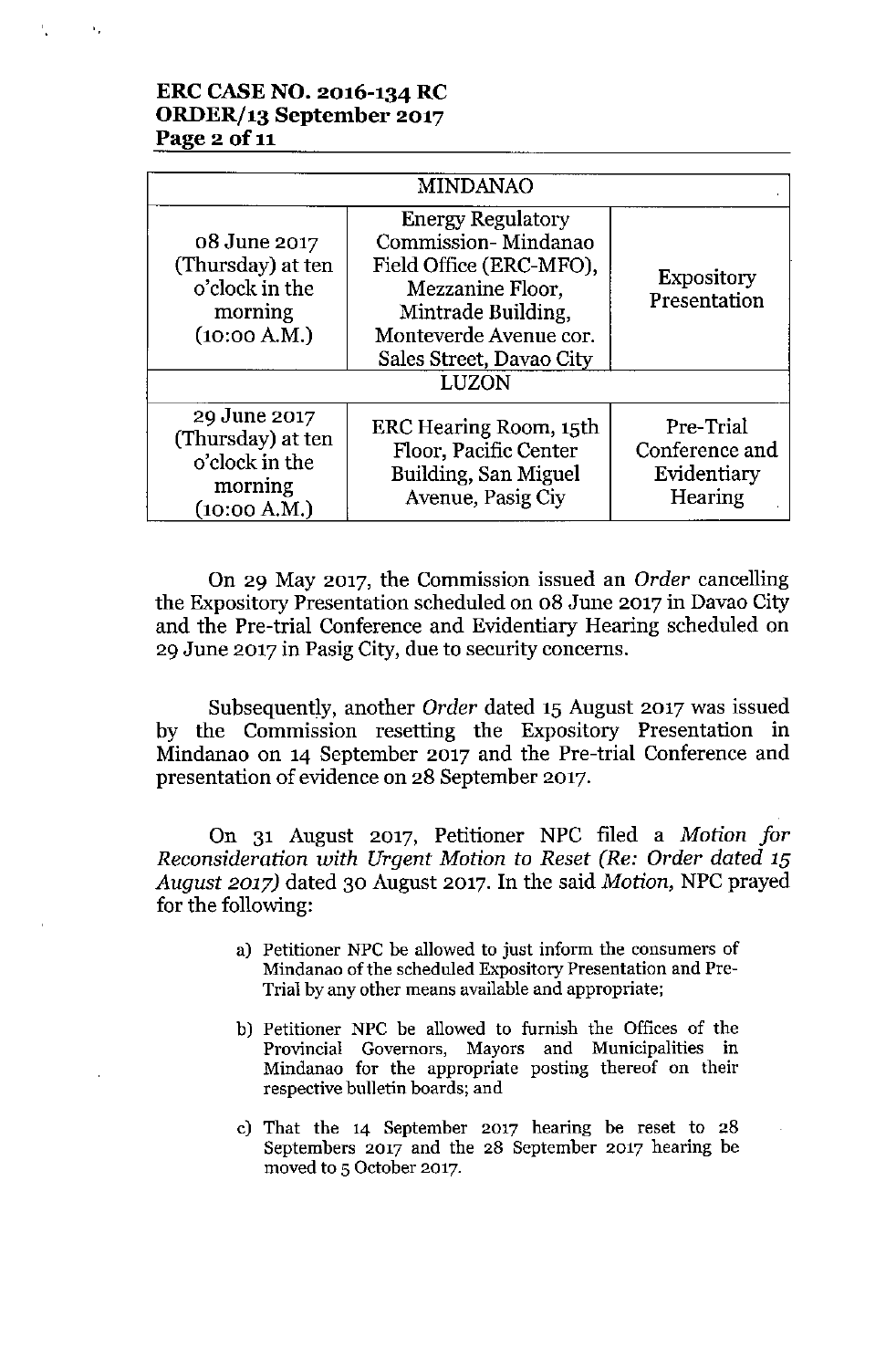## **ERC CASE NO. 2016-134 RC** *ORDERJ13* **September 2017** Page 3 of 11

Now, therefore, the *Motion* is hereby partially granted. The hearings scheduled on 14 September 2017 and 28 September 2017 are hereby reset to later dates.

Relative thereto, the Commission sets anew the Expository Presentation in Mindanao, as well as the Pre-trial Conference and Evidentiary Hearing on the following dates and venues:

| <b>DATE</b>                             | <b>TIME</b> | <b>VENUE</b>                                                                                                                                                                          | <b>PARTICULARS</b>                                    |
|-----------------------------------------|-------------|---------------------------------------------------------------------------------------------------------------------------------------------------------------------------------------|-------------------------------------------------------|
| <b>21 November</b><br>2017<br>(Tuesday) |             | <b>Energy Regulatory</b><br>Commission-Mindanao<br>Field Office (ERC-MFO),<br>10:00 A.M. Mezzanine Floor, Mintrade<br>Building, Monteverde<br>Avenue cor. Sales Street,<br>Davao City | <b>Expository</b><br>Presentation                     |
| 28 November<br>2017<br>(Tuesday)        | 10:00 A.M.  | <b>ERC</b> Hearing Room<br>15 <sup>th</sup> Floor, Pacific Center<br>Building, San Miguel<br>Avenue, Pasig City                                                                       | Pre-trial<br>Conference and<br>Evidentiary<br>Hearing |

Accordingly, petitioner National Power Corporation (NPC) is hereby directed to:

- 1) Cause the publication of the attached Notice of Public Hearing in two (2) newspapers of nationwide circulation in the Philippines at its own expense, twice (2X) within two (2) successive weeks, the dates of publication not being less than seven (7) days apart and the date of the last publication to be made not later than ten (10) days before the date of the scheduled hearing;
- 2) Furnish with copies of this Order and the attached Notice of Public Hearing the Offices of the Governors, Mayors, and the Local Government Unit (LGU) legislative bodies of the affected areas in Mindanao, for the appropriate posting thereof on their respective bulletin boards; .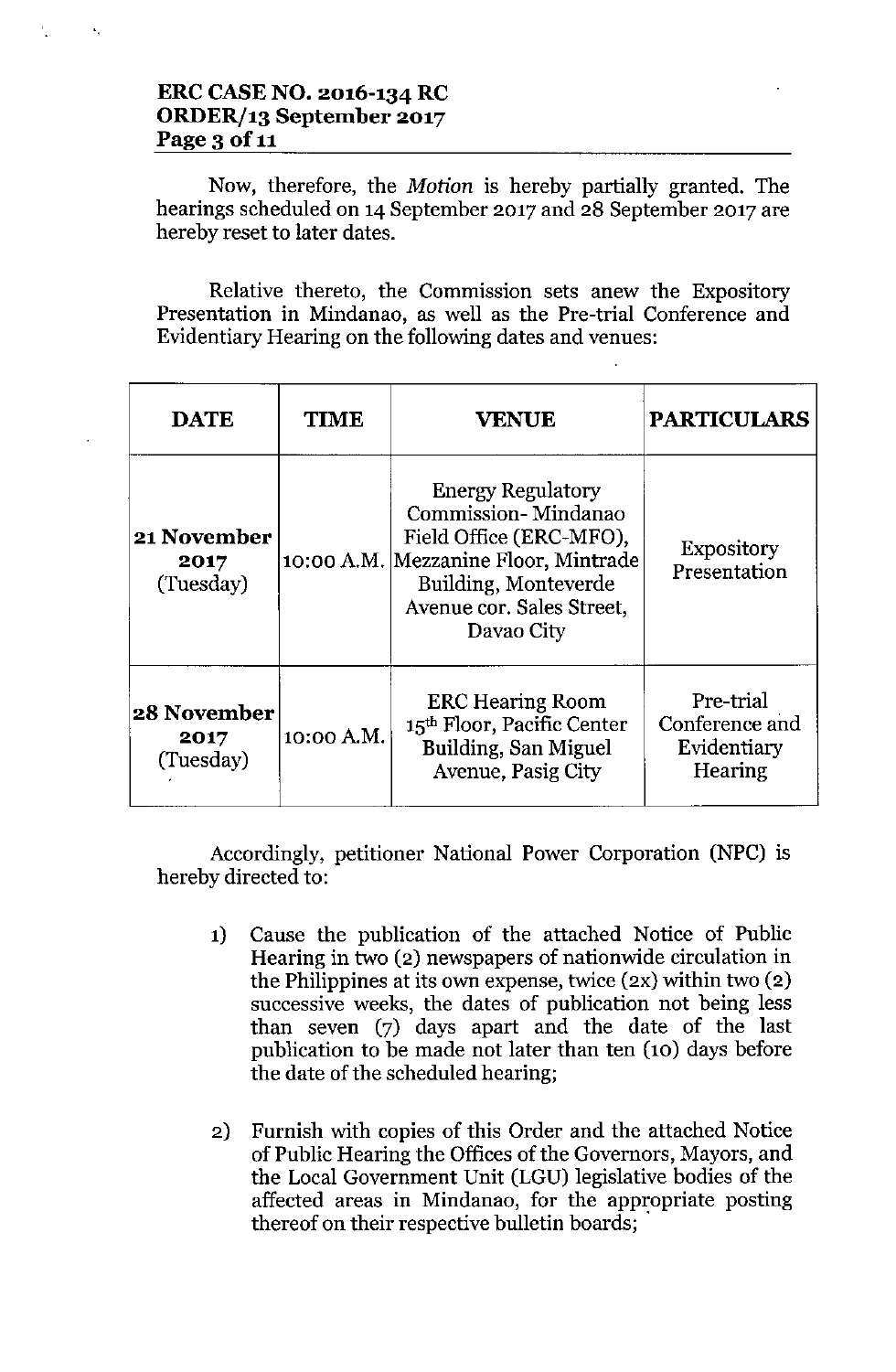$\mathbf{v}_1$ 

3) Furnish with copies of the *Application* and its attachments all those making requests therefor, subject to reimbursement of reasonable photocopying costs.

Applicant NPC and all interested parties are also required to submit, at least five (5) days before the date of Pre-Trial Conference, their respective Pre-Trial Briefs containing, among others:

- 1) A summary of admitted facts and proposed stipulation of facts;
- 2) The issues to be tried or resolved;
- 3) The documents or exhibits to be presented, stating the purposes and proposed markings therefore; and
- 4) The number and names of the witnesses, with their written testimonies in a Judicial Affidavit form attached to the Pretrial Brief.

NPC must also be prepared to make an expository presentation of the instant *Application,* aided by whatever communication medium it may deem appropriate for the purpose, in order to put in plain words and explain, for the benefit of the consumers and other concerned parties, what the *Application* is all about and the reasons and justifications being cited in support thereof.

## SO ORDERED.

Pasig City, 13 September 2017.

FOR AND BY AUTHORITY OF THE COMMISSION: ALFREDO" **J.** NØN *OlC Chairmmytizd CEO*

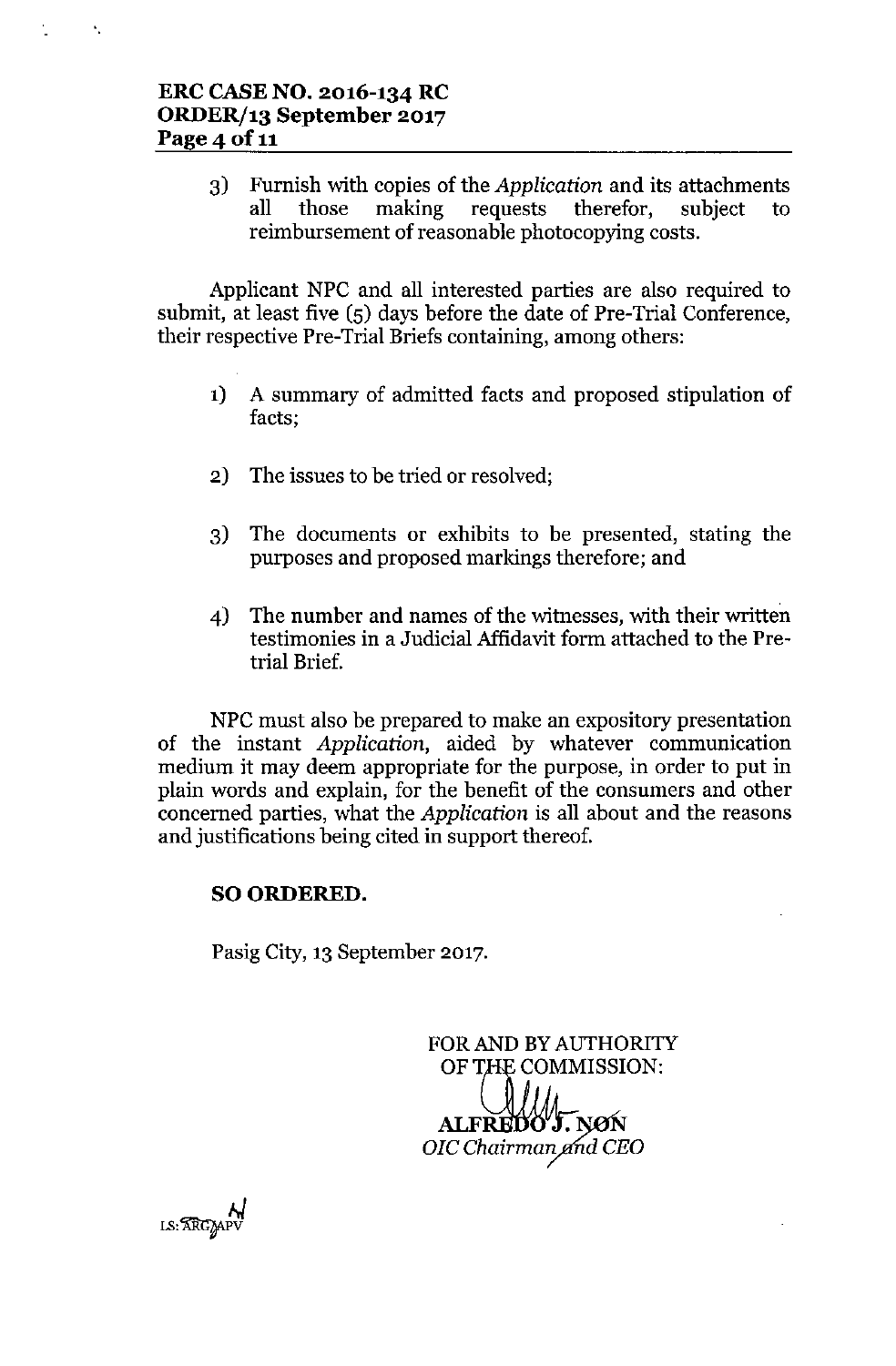Copy furnished:

 $\mathcal{L}_\mathrm{f}$ 

| 1. Atty. Melchor P. Ridulme, Atty. Delfin L. Buenafe II,    |
|-------------------------------------------------------------|
| Atty. May Rose C. Pintor, and Atty. Diwa Rafael B. Bontuyan |
| Counsel for Petitioner National Power Corporation (NPC)     |
| Office of the General Counsel                               |
| National Power Corporation                                  |
| BIR Road cor. Quezon Avenue, Diliman, Quezon City           |

- **2. Atty. Francis Dino S. Antonio, Atty. Hazel Rose B. See, Atty. Monica** M. Martin, and Atty. Adrian Rex C. Dimalanta *Counselfor Intervenor Manila Elecmc Company (MERALCO)* 7<sup>th</sup> Floor, Lopez Building, Ortigas Avenue, Brgy. Ugong, Pasig City
- **3. Dechavez & Evangelista Law Offices** *Counselfor Intervenors ROMELCO, AlEC, and CHPC* **Unit 2008, Tycoon Centre, Pearl Drive, Ortigas Center, Pasig City**
- 4. Romhlon Electric Cooperative, Inc. (ROMELCO) *Intervenor*  $Bry. Capaclan, Romblon, Romblon$
- 5. Cantingas Mini-Hydro Power Corporation (CHPC) *Intervenor* **Taclobo, San Fernando, Romblon**
- 6. Association of Isolated Electric Cooperatives, Inc. (AlEC) *Intervenor* **4th Floor, Casman Bldg., l1g8 Quezon Avenue, Quezon City**
- 7. Engr. Robert F. Mallillin *Intervenor* 151EDSA, Brgy. Wack-Wack, Mandaluyong City
- **8. Lachica & Associates** *Counsel for Intervenor Atty. Sundy Lorence* **C.** *Lachica* Suite 2304-B, West Tower, Philippine Stock Exchange Centre Exchange Road, Ortigas Center, Pasig City
- **9. The Provincial Governor Province of Zamboanga del Norte**
- 10. Office of the LGU Legislative Body **Province of Zamhoanga del Norte**
- **11. The Provincial Governor** Province of Zamboanga del Sur
- 12. Office of the LGU Legislative Body **Province of Zamboanga del Sur**
- 13. The City Mayor Zamboanga City, Zamboanga del Sur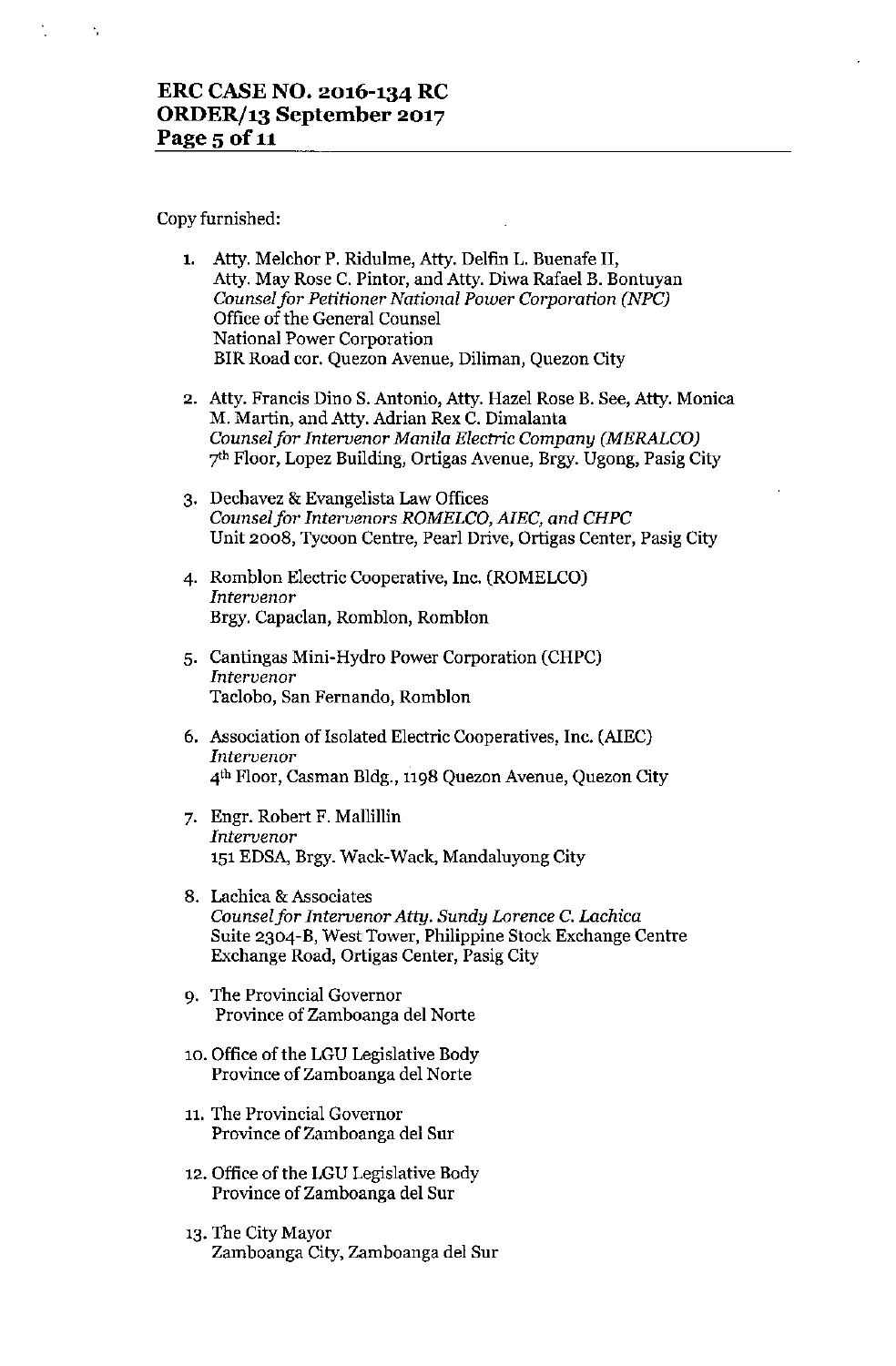## **ERC CASE NO. 2016-134 RC ORDERf13 September 2017** Page 6 of 11

÷,

- '4. Office of the LGU Legislative Body Zamboanga City, Zamboanga del Sur
- **15. The Provincial Governor Province of Davao Oriental**
- 16. Office of the LGU Legislative Body **Province of Davao Oriental**
- **17. The Provincial Governor Province of Davao del Sur**
- 18. Office of the LGU Legislative Body **Province of Davao del Sur**
- '9. The Municipal Mayor Jose Abad Santos, Davao del Sur
- 2o.0ffice of the LGU Legislative Body **Jase Abad Santos, Davao del Sur**
- **21. The Municipal Mayor Sarangani, Davao del Sur**
- 22. Office of the LGU Legislative Body **Sarangani, Davao del Sur**
- **23. The Provincial Governor Province of Davao del Norte**
- 24. Office of the LGU Legislative Body **Province of Davao del Norte**
- 25. The City Mayor Samal City, Davao del Norte
- 26. Office of the LGU Legislative Body Samal City, Davao del Norte
- **27. The Provincial Governor Province of Misamis Occidental**
- 28.0ffice of the LGU Legislative Body **Province of Misamis Occidental**
- **29. The Provincial Governor Province of Misamis Oriental**
- 30.0ffice of the LGU Legislative Body **Province of Misamis Oriental**
- **31. The Provincial Governor Province of Bukidnon**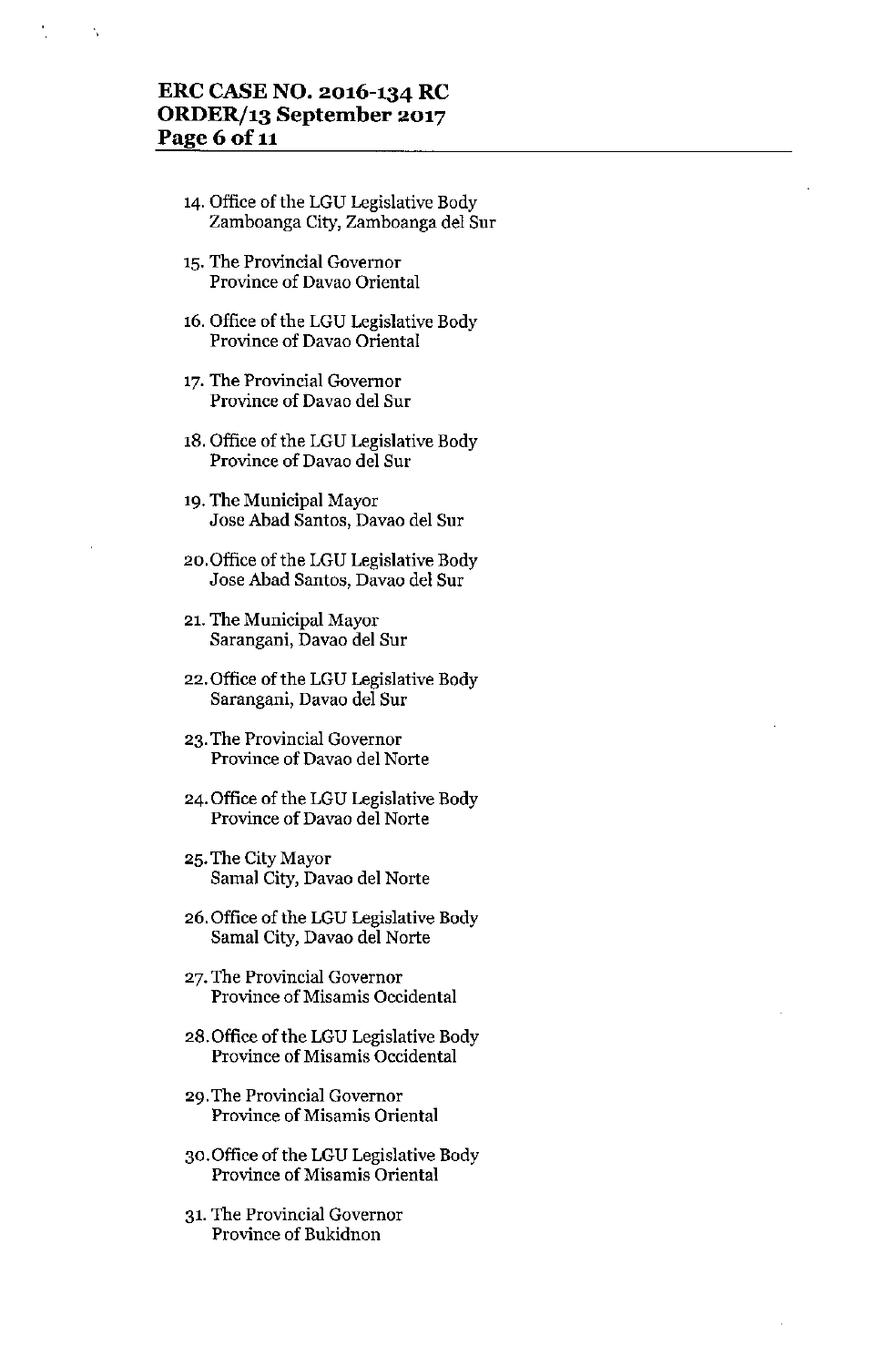## **ERC CASE NO. 2016-134 RC ORDER/13 September 2017 Page 7 of 11**

 $\tilde{\mathbf{u}}$ 

- 32. Office of the LGU Legislative Body **Province of Bukidnon**
- **33. The Provincial Governor Province of Lanao del Norte**
- 34. Office of the LGU Legislative Body **Province** of Lanao **del Norte**
- **35. The Provincial Governor Province** of North **Cotabato**
- 36. Office of the LGU Legislative Body Province of North Cotabato
- **37. The Provincial Governor** Province of South Cotabato
- 38. Office of the LGU Legislative Body Province of South Cotabato
- **39. The Provincial Governor Province of Sultan Kudarat**
- 40. Office of the LGU Legislative Body **Province of Sultan Kudarat**
- 41. The Municipal Mayor **Kalamansig, Sultan Kudarat**
- 42. Office of the LGU Legislative Body Kalamansig, Sultan Kudarat
- 43. The Municipal Mayor Lebak, Sultan Kudarat
- 44. Office of the LGU Legislative Body Lebak, Sultan Kudarat
- 45. The Municipal Mayor Palimbang, Sultan Kudarat
- 46. Office of the LGU Legislative Body Palimbang, Sultan Kudarat
- 47. The Municipal Mayor **Sen. Ninay Aquino, Sultan Kudarat**
- 48. Office of the LGU Legislative Body **Sen. Ninay Aquino, Sultan Kudarat**
- **49. The Provincial Governor Province of Basilan**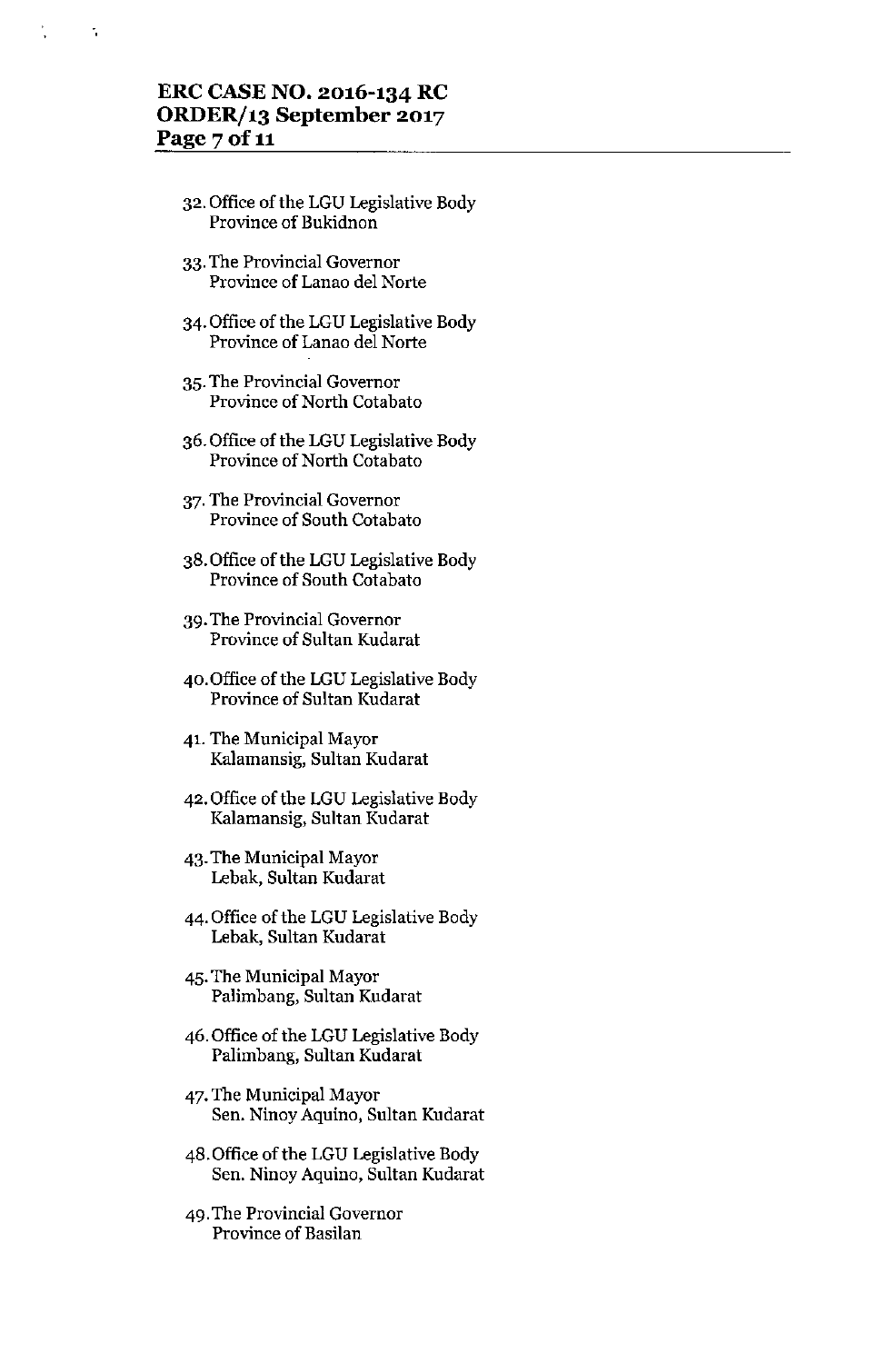## **ERC CASE NO. 2016-134 RC ORDERf13 September 2017 Page 8 of 11**

t,

- 50. Office of the LGU Legislative Body **Province of Basilan**
- 51. The City Mayor **Isabela City, Basilan**
- 52. Office of the LGU Legislative Body Isabela City, Basilan
- **53. The Provincial Governor Province of Sulu**
- 54. Office of the LGU Legislative Body **Province of Sulu**
- 55. The Municipal Mayor **Jol0, Sulu**
- 56. Office of the LGU Legislative Body Jolo, Sulu
- 57. The Municipal Mayor **Luuk, SuIu**
- 58. Office of the LGU Legislative Body Luuk, Sulu
- 59. The Municipal Mayor **Biasi, Sulu**
- 60.0ffice of the LGU Legislative Body **Siasi, Sulu**
- 61. The Municipal Mayor Bangulngi (Tongkil), Sulu
- 62. Office of the LGU Legislative Body Bangulngi (Tougkil), Sulu
- 63. The Municipal Mayor Hadji Panglima Tahil, Sulu
- 64. Office of the LGU Legislative Body Hadji Panglima Tahil, Sulu
- 65. The Municipal Mayor **Lugus, Sulu**
- 66. Office of the LGU Legislative Body **Lugus, Sulu**
- 67. The Municipal Mayor **Pangutaran, Sulu**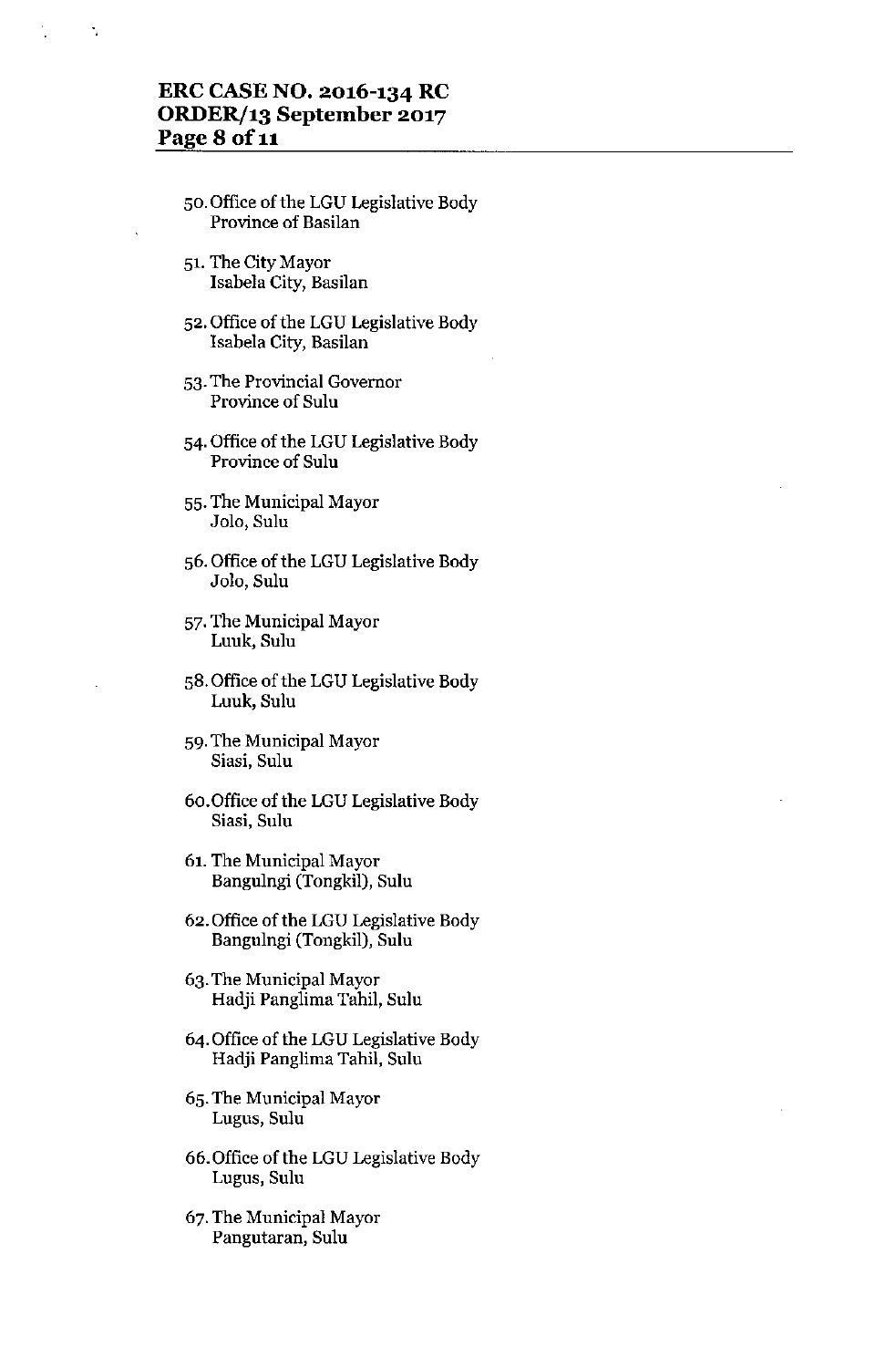#### **ERC CASE NO. 2016-134 RC ORDERf13 September 2017 Page 9** of 11

 $\ddot{\phantom{a}}$ 

- 68. Office of the LGU Legislative Body **Pangutaran, Sulu**
- 69. The Municipal Mayor **Pata, Sulu**
- 70. Office of the LGU Legislative Body **Pata, Sulu**
- 71. The Municipal Mayor Tapul, Sulu
- 72. Office of the LGU Legislative Body Tapul, Sulu
- **73. The Provincial Governor Province of Tawi- Tawi**
- 74. Office of the LGU Legislative Body **Province of Tawi- Tawi**
- 75. The Municipal Mayor **Bongao, Tawi- Tawi**
- 76. Office of the LGU Legislative Body **Bongao, Tawi- Tawi**
- 77. The Municipal Mayor **Mapun, Tawi- Tawi**
- 78. Office of the LGU Legislative Body **Mapun, Tawi-Tawi**
- 79. The Municipal Mayor Panglima Sugala, Tawi-Tawi
- 80.0ffice of the LGU Legislative Body **Panglima Sugala, Tawi- Tawi**
- 81. The Municipal Mayor **Simunul, Tawi- Tawi**
- 82. Office of the LGU Legislative Body **Simunul, Tawi-Tawi**
- 83. The Municipal Mayor Sitangkai, Tawi-Tawi
- 84. Office of the LGU Legislative Body **Sitangkai, Tawi- Tawi**
- 85. The Municipal Mayor **Tandubas, Ta'Wi-Tawi**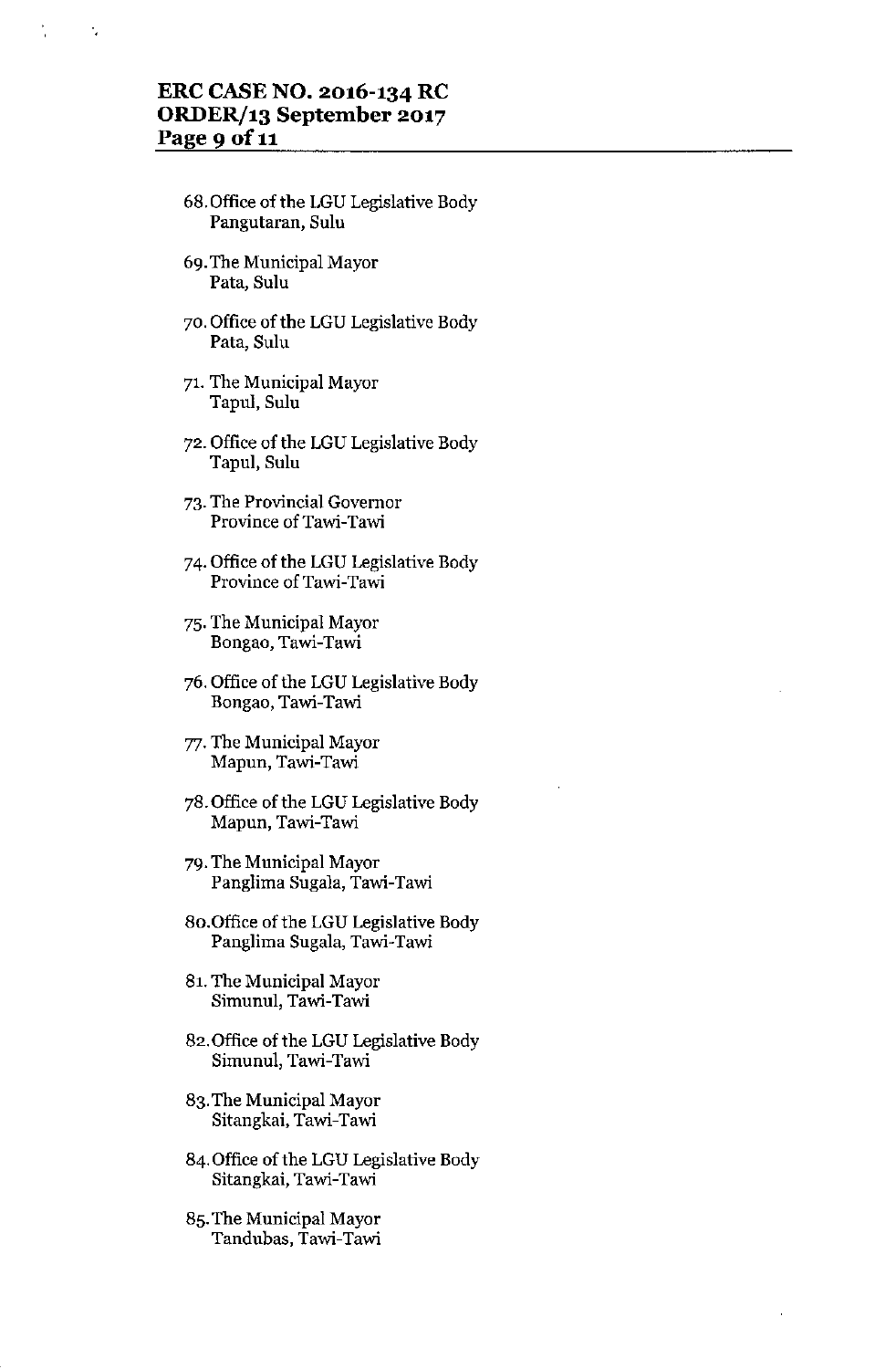## **ERC CASE NO. 2016-134 RC ORDERf13 September 2017** Page 10 of 11

- 86.0ffice of the LGU Legislative Body **Tandubas, Tawi- Tawi**
- 87. The Municipal Mayor **Sapa-sapa, Tawi- Tawi**
- 88.0ffice of the LGU Legislative Body **Sapa-sapa, Tawi- Tawi**
- 89. The Municipal Mayor **South Ubian, Tawi- Tawi**
- 90.0ffice of the LGU Legislative Body South Ubian, Tawi-Tawi
- **91. The Provincial Governor Province of Dinagat Island**
- 92. Office of the LGU Legislative Body **Province of Dinagat Island**
- 93. The Municipal Mayor **San Jase, Dinagat Island**
- 94. Office of the LGU Legislative Body **San Jose, Dinagat Island**
- 95. Tbe Municipal Mayor **Loreto, Dinagat Island**
- 96. Office of the LGU Legislative Body **Loreto, Dinagat Island**
- **97. The Provincial Governor** Province of Agusan del Norte
- 98.0ffice of the LGU Legislative Body **Province of Agusan del Norte**
- **99. The ProvincialGovernor** Province of Agusan del Sur
- 100. Office of the LGU Legislative Body **Province of Agusan del Sur**
- **101. The Provincial Governor Province of Surigao del Norte**
- 102. Office of the LGU Legislative Body **Province of Surigao del Norte**
- 103. The City Mayor Surigao City, Surigao del Norte